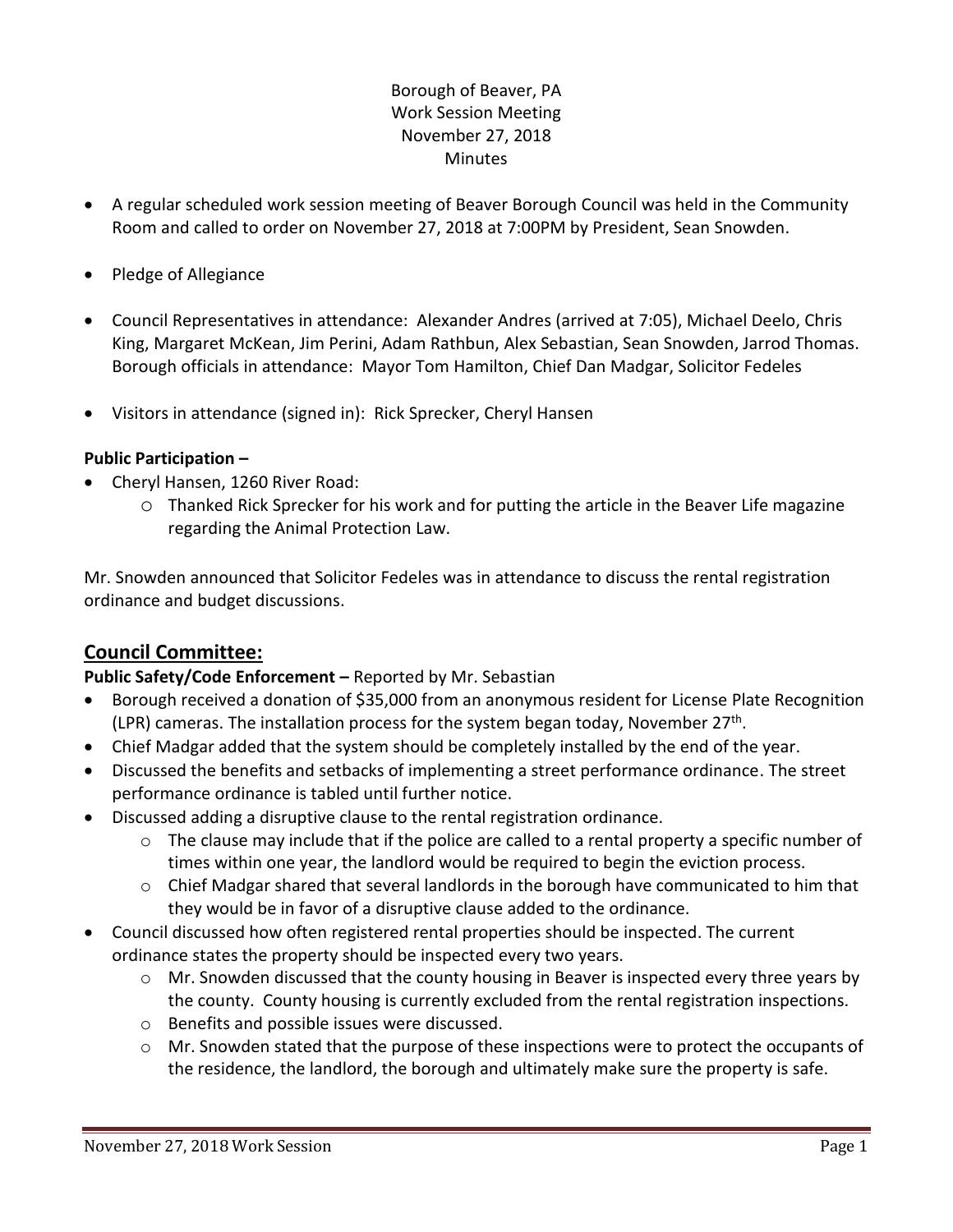- $\circ$  Council discussed the option of keeping County and Federal housing registered under the rental registration ordinance but would not perform any inspections.
- Mr. Thomas questioned the rental registration fee schedule, if \$75 per rental unit per year was appropriate.
	- $\circ$  Mr. Sebastian and Chief Madgar explained they took an average fee cost from surrounding municipalities with a rental registration.
- Ms. McKean stated that she believes that rental properties should be required to provide off street parking to its tenants.
	- $\circ$  Mayor Hamilton explained that the borough does enforce this requirement to any new built structure that is a rental property or any structure that is newly converted into a rental property.
- Council discussed the issue of cars parking on public streets without moving for long periods of time.
	- $\circ$  Chief Madgar explained that if the car is inspected and registered they cannot do anything. The police can only ticket if the car is in violation of the street signs.
- Additional information was received regarding the 902 Grant stating that the entire amount that was requested by the borough was granted. The trucks were split 60-40% and the excavator was split 75-25%.

# **Finance –**

- Solicitor Fedeles discussed a likely county reassessment.
	- o Beaver County has not had a reassessment in 36 years.
	- $\circ$  Local municipalities are required by law, when the reassessment happens, they must lower their millage rate to whatever is equal to the revenues of the year before. Municipalities may not raise their taxes more than 10% of what the previous revenue the year before.
	- o Council discussed the possibility and impact of a count reassessment.
	- The borough discussed possible changes to the fee schedule. A motion to pass the new fee schedule is scheduled for the next council meeting.
	- Chief Madgar explained that three sub accounts were opened in the capital fund. The sub accounts will be used for a health savings account, future projects and the rental registration. This will make tracking money easier to track.
	- Andy Kennedy, Finance Manager, discussed the option of a strategic plan to rotate police vehicles every four years. This ensures that the police officers are not using a vehicle that is too old. Funds will come from the Shell Project. A motion will be presented at the December council meeting.

# **Highway –**

- Funds that were allocated in the budget for the Highway committee will be transferred to the reserve account to be used next year, pending a motion at the December council meeting.
- Paving is planned to begin in the spring of 2019.

# **General Government –** Reported by Mr. Andres

 Discussed the importance of continuing to create a strategic plan to prepare for future expenses within the borough.